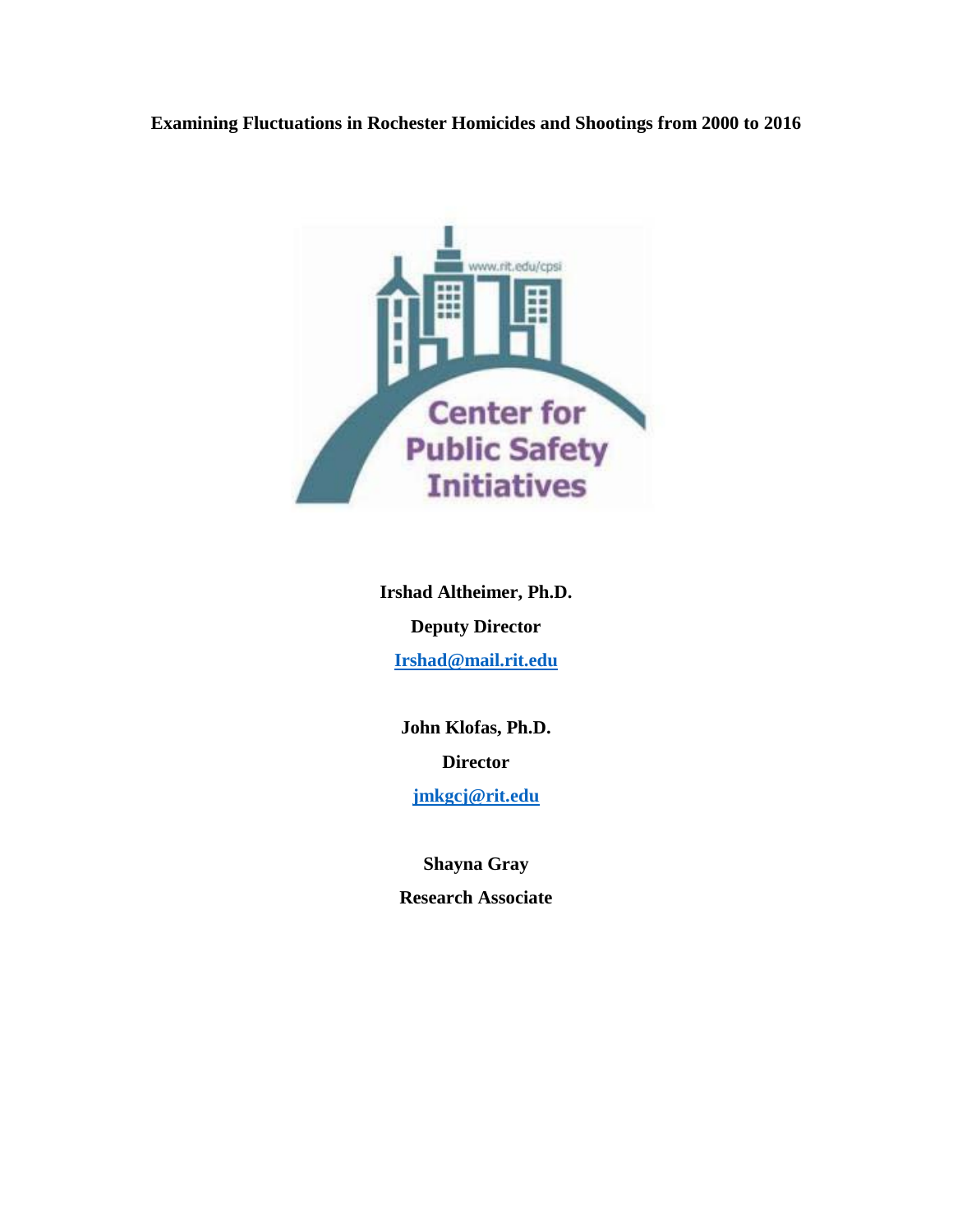## **Introduction**

This paper examines yearly homicide and shooting trends in Rochester, NY from 2000 to 2016. The objective of this paper is to address three questions. First, as measured by homicide and shooting victimization, how has the number of violence victims changed between 2000 and 2016? Second, how have assault shooting rates and homicide rates changed from 2000 to 2016? Third, what is the average year-to-year fluctuation in homicide and shooting victimization? Homicide and shooting figures were provided by the Rochester Police Department and the FBI. Census data were used to estimate the yearly population of Rochester for calculation of rates. As will be shown below, although yearly fluctuations in homicides and shootings can sometimes be large, when viewed in totality, homicide and gun violence levels have remained relatively stable in the City of Rochester over the last 16 years. The implications of these findings are discussed below.



**Number of Shooting and Homicide Victims from 2000 to 2016**

Figure 1 shows the number of shooting victims in Rochester from 2000 to 2016. This number fluctuates from year to year, with a general trend of increasing from 2000 to 2006, decreasing between 2006 and 2010, and fluctuating thereafter. On average, there were 194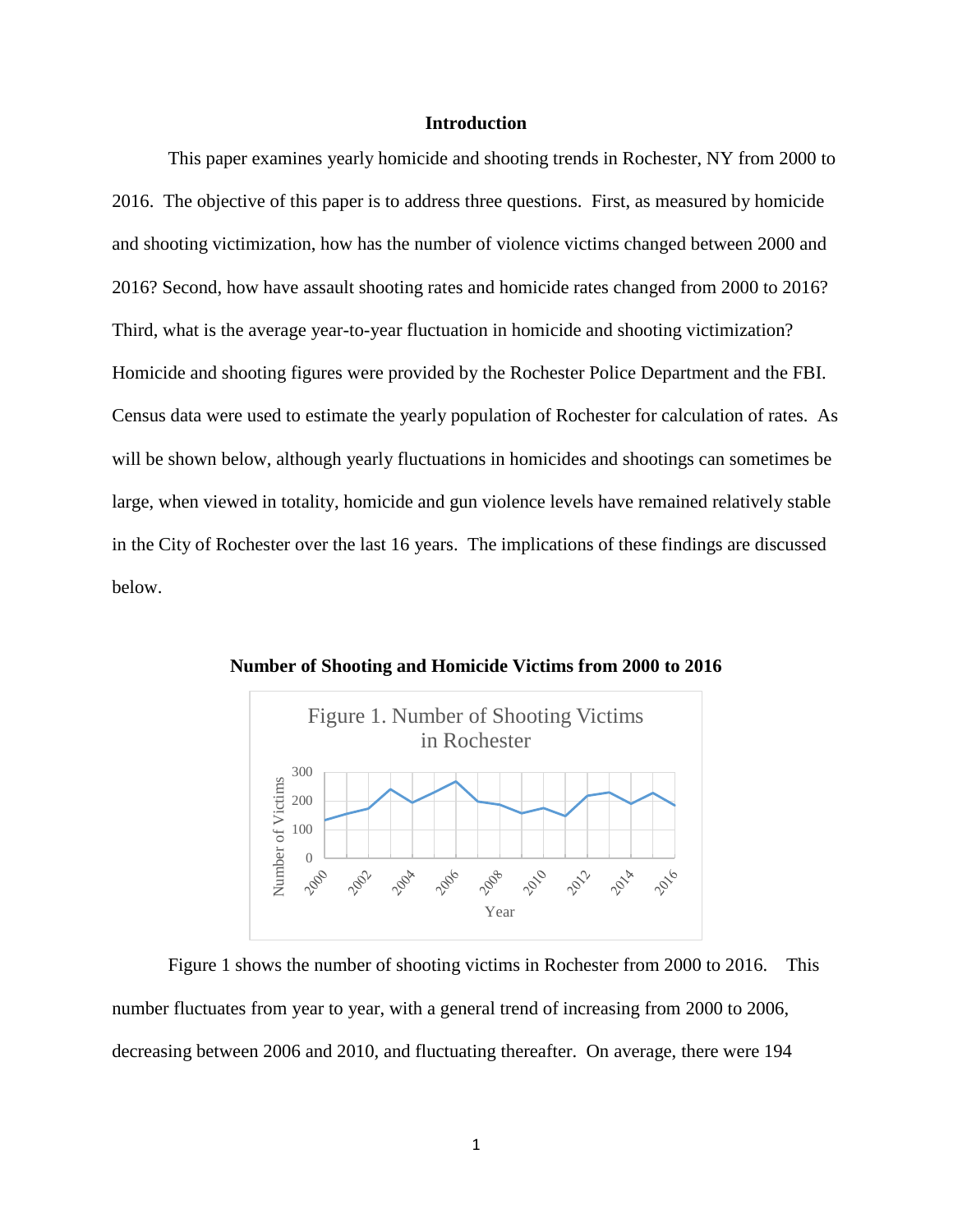assault shootings per year during that period. The highest number of shooting victims was recorded in 2006 (268), while the lowest number was recorded in 2000 (133).



Figure 2 shows the number of homicide victims in Rochester from 2000 to 2016. The number of homicide victims appears to fluctuate in a remarkably consistent fashion over time. On average, there were 41 homicides a year during that period. The highest number of homicide victimizations occurred in 2003 (58), while the lowest number occurred in 2009 (28). In spite of the yearly fluctuations, the number of homicide victims in 2000 (39) and the number of homicide victims in 2016 (42) was relatively the same.

#### **Shooting and Homicide Rates from 2000 to 2016**

Figures 3 and 4 reveal the shooting and homicide rates from 2000 to 2016, respectively. Examining rates helps us control for the effect of population change on levels of violence. As shown below, Figure 3 reveals that the shooting victim rate generally rose from 2000 to 2006, generally decreased from 2006 to 2011, and fluctuated thereafter. The shooting victimization rate was 60.5 per 100,000 residents in 2000 and 87.7 per 100,000 residents in 2016.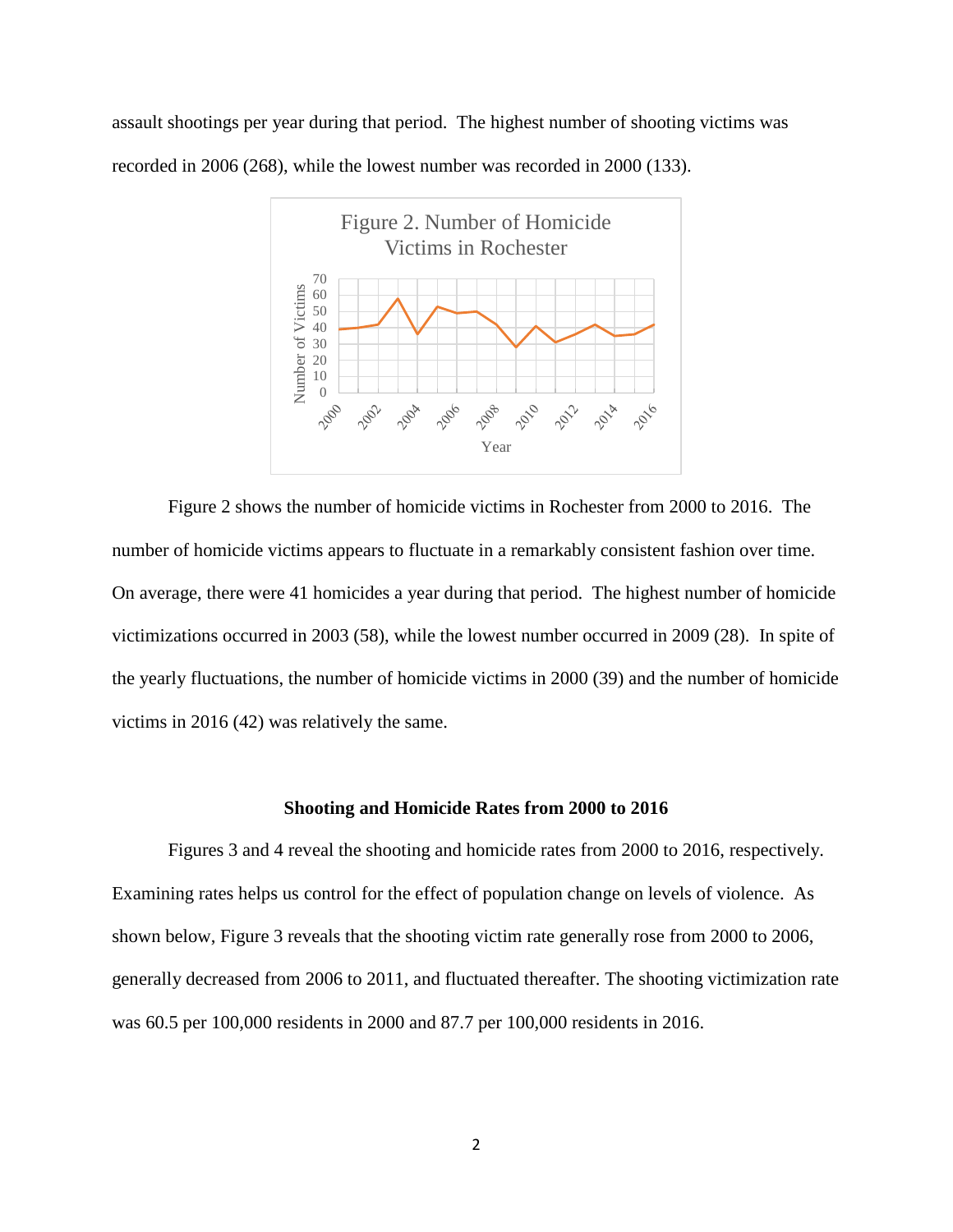

An examination of the three-year average<sup>[1](#page-3-0)</sup> rate suggests that although there are general fluctuations between 2010 and 2016, there has been a gradual upward trend in shooting the victimization rate over that period (see Figure 7). The three year average for the shooting rate was 95.5 per 100,000 residents for 2014 to 2016, compared to 76.3 per 100,000 residents for [2](#page-3-1)009-2011, and 108.2 per 100,000 residents between 2004 and 2006.<sup>2</sup>



<span id="page-3-0"></span> $\overline{1}$ <sup>1</sup>The overall trends in shooting and homicide victimization rates are somewhat masked by yearly fluctuations. To control for this, we calculated trends in three-year average rates of both homicides and shootings from 2000 to 2015. This is a common approach taken in criminological research. The results of this analysis are shown in the Appendix.

<span id="page-3-1"></span> $2$  One way to further illustrate this point is by dividing the last 15 years of data into 5 year periods. Doing that, we find that the shooting rate for 2012-2016 was 99.72, while the rate for 2007-2011 was 83.18, and the rate for 2002- 2006 was 102.7.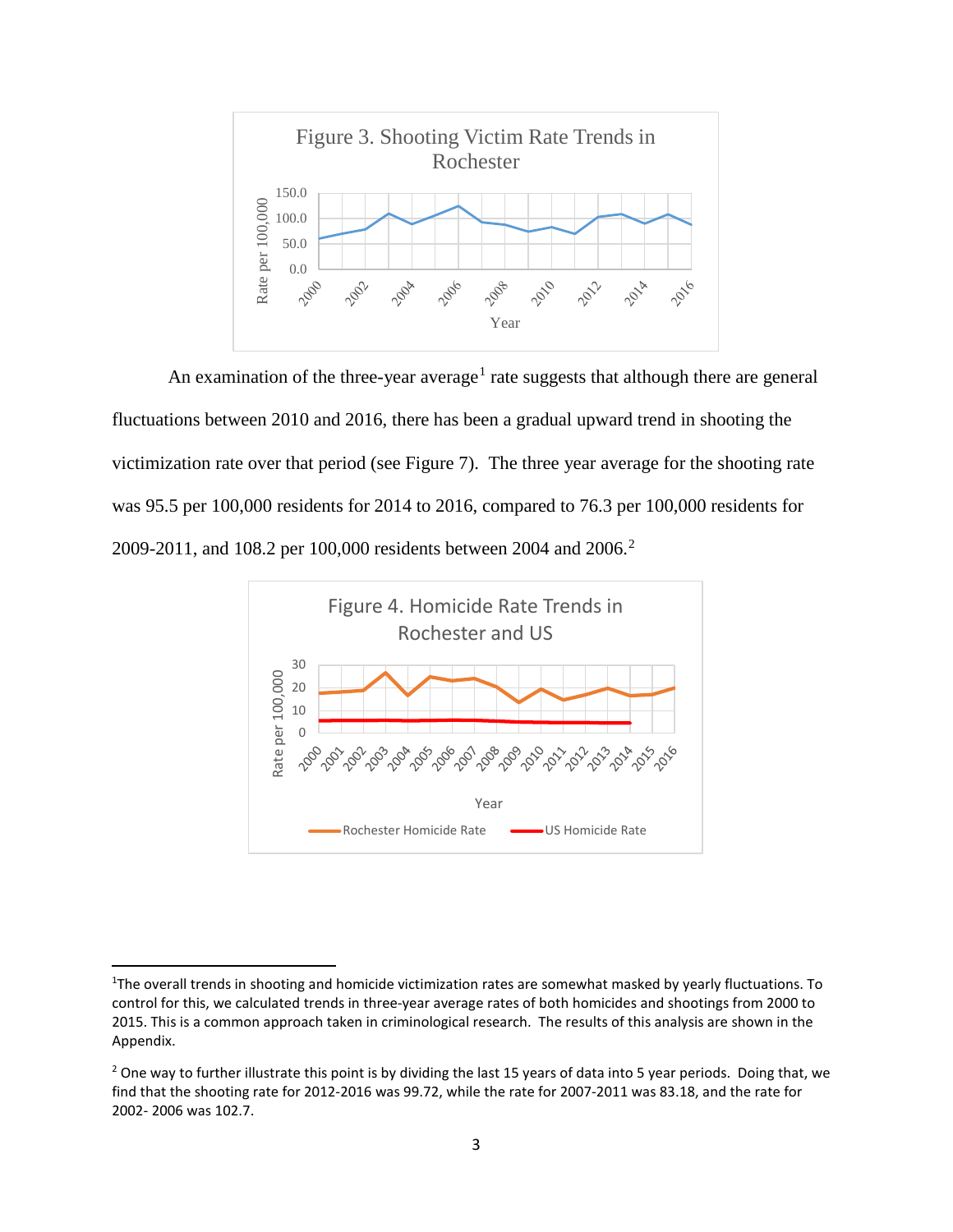Figure 4 shows that from 2000 to 2016, the homicide rate also fluctuated, similar to the shooting rate. The rate in 2000 was 17.7 per 100,000 residents and the rate in 2016 was 20.0 per 100,000 residents, with the rate fluctuating between those years. For reference, the US homicide rate from 2000 to 2014 was added to this chart.<sup>[3](#page-4-0)</sup> Between the year 2000 and 2016, the homicide rate in Rochester was, on average, about 3 to 4 times higher than the national rate. There is one important difference between recent trends in the shooting and homicide rates. When looking at the 3-year average (see Figure 8 in the Appendix), the homicide rate has remained relatively stable over the last 5-years.<sup>[4](#page-4-1)</sup>

#### **Percent Change in Number of Victims**

In our social discourse there is a tendency to focus on year-to-year fluctuations in violence. Such discussions, however, often ignore an important point: yearly fluctuations are a common feature of urban violence. The failure to acknowledge this point has three important implications for how we view crime. First, focusing on year-to-year changes in violence, without understanding the larger context, may cause us to falsely conclude that things are getting better or worse. Second, not understanding the nature of yearly fluctuations may cause us to falsely conclude that an increase or decrease in crime represents a significant departure from the historical trend. Third, focusing on year-to-year changes may cause us to prematurely conclude that a newly implemented policy is successful or failing.

<span id="page-4-0"></span> <sup>3</sup> National data for this chart were provided by the FBI and can be downloaded using the UCR data tool: https://www.ucrdatatool.gov/index.cfm. Data for 2015 and 2016 were not available.<br><sup>4</sup> If we divide the last 15 years of Rochester homicide data into 5 year periods, we find that the homicide rate

<span id="page-4-1"></span>between 2012-2016 was 18.12, while the rate for 2007-2011 was 18.5, and the rate for 2002 to 2006 was 22.08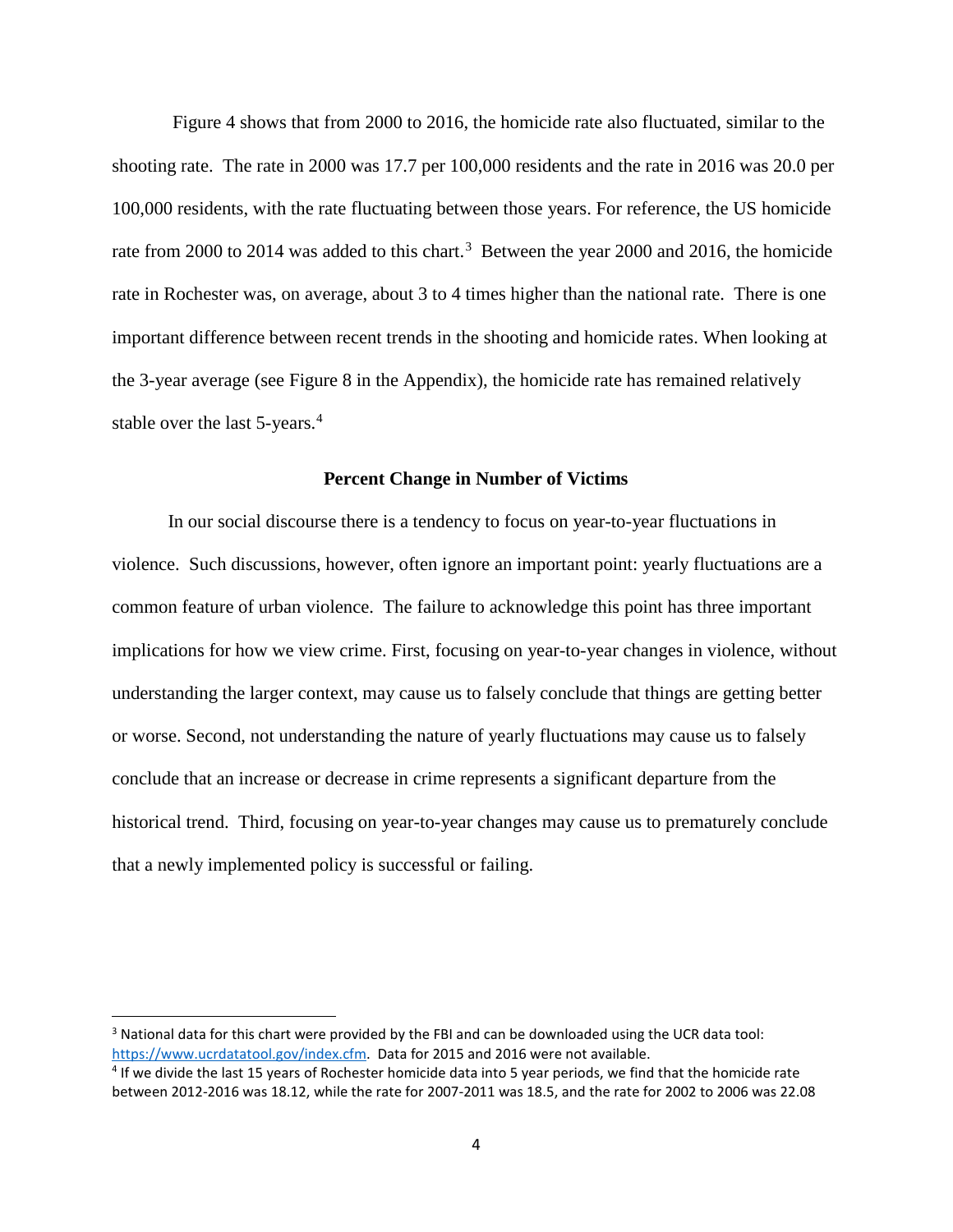Figure [5](#page-5-0) shows percent change in Rochester shooting victims from 2001 to 2015.<sup>5</sup> The average of the absolute value of percent change for shootings is 19.2%. This suggests that 15 to 20 percent year-to-year change in the number of shooting victims is a normal feature of violence in the City of Rochester. To better illustrate this point, two black lines set from -19.2% to 19.2% were added to Figure 5. There were only a few years where violence increased or decreased outside of normal "expected" boundaries.<sup>[6](#page-5-1)</sup> The most notable change was between 2011 and 2012 when there was a 48.3% increase in the number of shooting victims. Taken together, the graph shows that in most years change in number of victims tends to lie within the window normal fluctuation.



The percent change in homicide victims is shown in Figure 6. The average of the

absolute values of percent change from 2000 to 2016 is 20.6%. Thus, the percent change window

<span id="page-5-0"></span><sup>&</sup>lt;sup>5</sup> Percent change figures were calculated using the following formula:  $((y2 - y1) / y1)^*100$ . Because we need two years of data to calculate percent change figures, data only are presented for the years 2001 to 2015.

<span id="page-5-1"></span> $6$  This is not to suggest that small reductions in violence are unimportant. Nor is this an attempt to diminish the value of saving one person from being shot or murdered. Rather, our point here is that viewing year-to-year fluctuations of violence in isolation may create a skewed picture of the nature of violence in Rochester.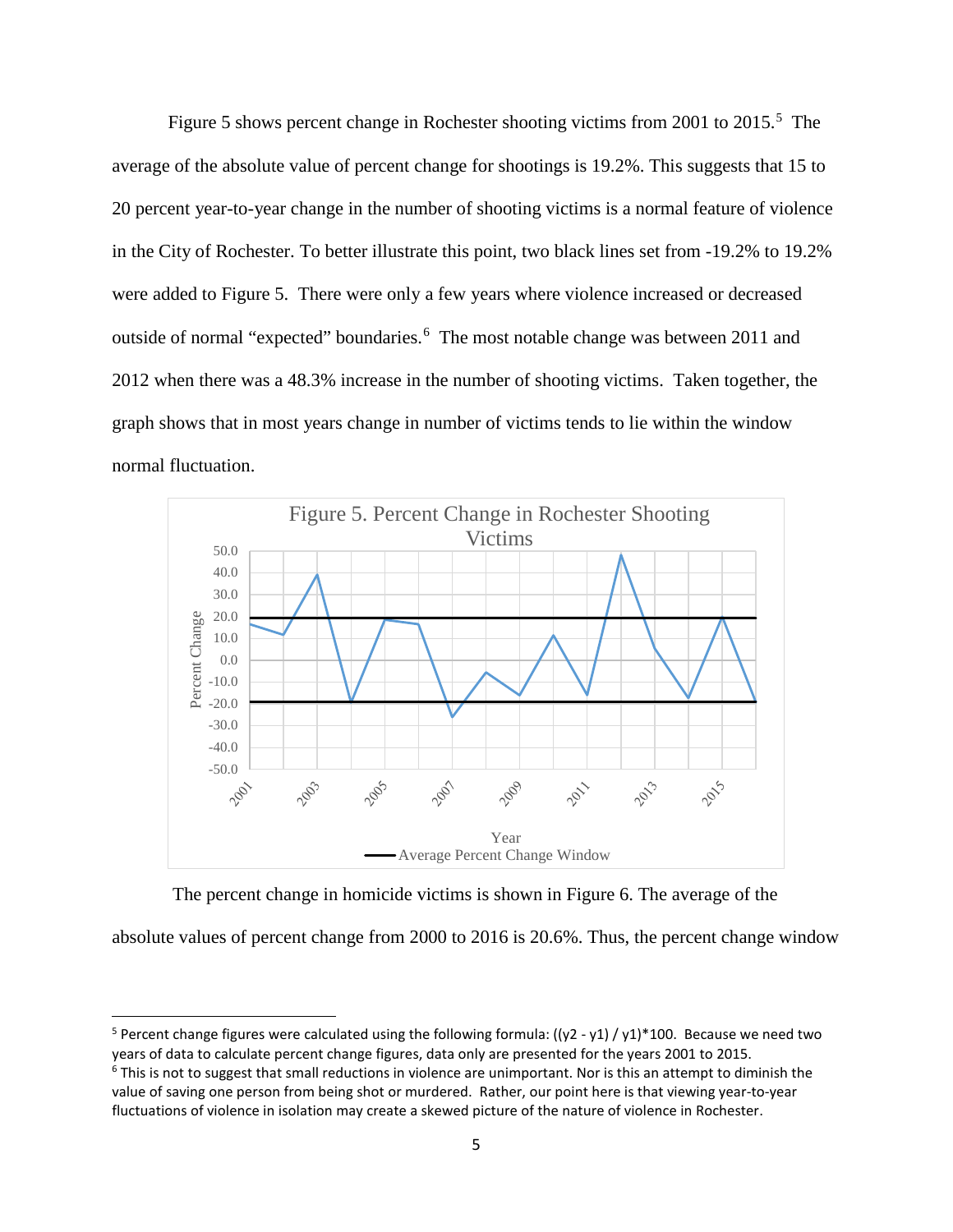of -20.6% to 20.6% is depicted with two black lines. The largest change occurred between 2004 and 2005 (47.2%) and the smallest between 2006 and 2007 (2.0%). Although there are years that are better and worse than others, the overall fluctuations are relatively consistent with the normal value for percent change seen year-to-year for homicides. As with the shooting victims, most changes in homicide victims between years remain within or near the average percent change window.



## **Conclusions**

The results from this study reveal two interesting points. First, homicide and shooting victimization, while subject to yearly fluctuation, has been relatively stable over the last 16 years in the City of Rochester. Second, up to 20% yearly fluctuations in homicide and shooting victimization is a relatively common feature of violence in Rochester. These results suggest that attempts to understand violence in the City of Rochester require us to think beyond year-to-year fluctuations in violence.